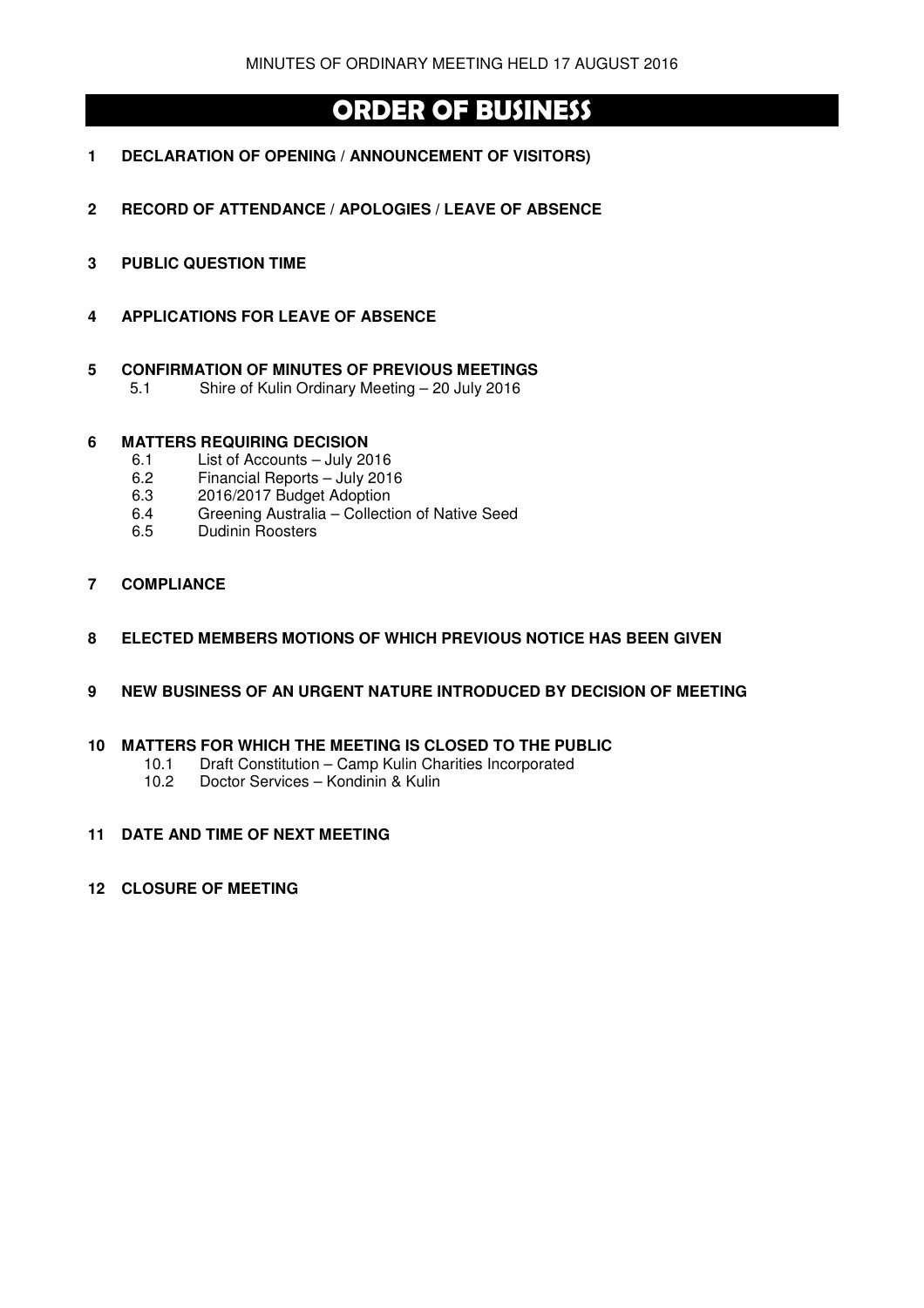## **Minutes of an Ordinary Meeting of Council held in the Council Chambers on Wednesday 17 August 2016 commencing at 3.06pm**

**1. DECLARATION OF OPENING / ANNOUNCEMENT OF VISITORS**  Nil

### **2. RECORD OF ATTENDANCE/APOLOGIES/LEAVE OF ABSENCE**

| Attendance          |                                      |                  |
|---------------------|--------------------------------------|------------------|
| <b>BD</b> West      | President                            | West Ward        |
| <b>RD Duckworth</b> | Deputy President                     | West Ward        |
| <b>HT</b> McInnes   | Councillor                           | Town Ward        |
| MJ Ledwith          | Councillor                           | West Ward        |
| R Bowey             | Councillor                           | <b>Town Ward</b> |
| G Robins            | Councillor                           | Town Ward        |
| R O'Brien           | Councillor                           | Central Ward     |
| <b>BP</b> Taylor    | Councillor                           | Central Ward     |
| L Varone            | Councillor                           | East Ward        |
| N Mason             | <b>Chief Executive Officer</b>       |                  |
| C Vandenberg        | Deputy CEO                           |                  |
| L Hobson            | Manager of Works                     |                  |
| N Thompson          | ESO / Minutes                        |                  |
| T Dupagne           | Camp Kulin Manager                   |                  |
| T Scadding          | <b>Community Development Officer</b> |                  |
|                     |                                      |                  |

 Apologies Nil

- **3. PUBLIC QUESTION TIME**  Nil
- **4. APPLICATIONS FOR LEAVE OF ABSENCE**  Nil

**Resolved to bring Item 10.1 forward whilst Camp Kulin Manager, Tanya Dupagne was in attendance.** 

### **01/0816**

**Moved Cr Ledwith Seconded Cr Robins that Council close the meeting to the public under Section 5.23 (2)(a) of the Act – matters affecting employees.** 

 **Carried 9/0** 

### **02/0816**

**Moved Cr Robins Seconded Cr McInnes that Council adopt the Camp Kulin Dot Point Report Plan. Carried 9/0** 

### **03/0816**

**Moved Cr Duckworth Seconded Cr McInnes that Council resume the meeting open to the public and that the items discussed by Council remain confidential until further notice.** 

 **Carried 9/0** 

**Council adjourned for afternoon tea at 3.50pm** 

**Council resumed from afternoon tea at 4.12pm without Tanya Dupagne or Taryn Scadding in attendance.**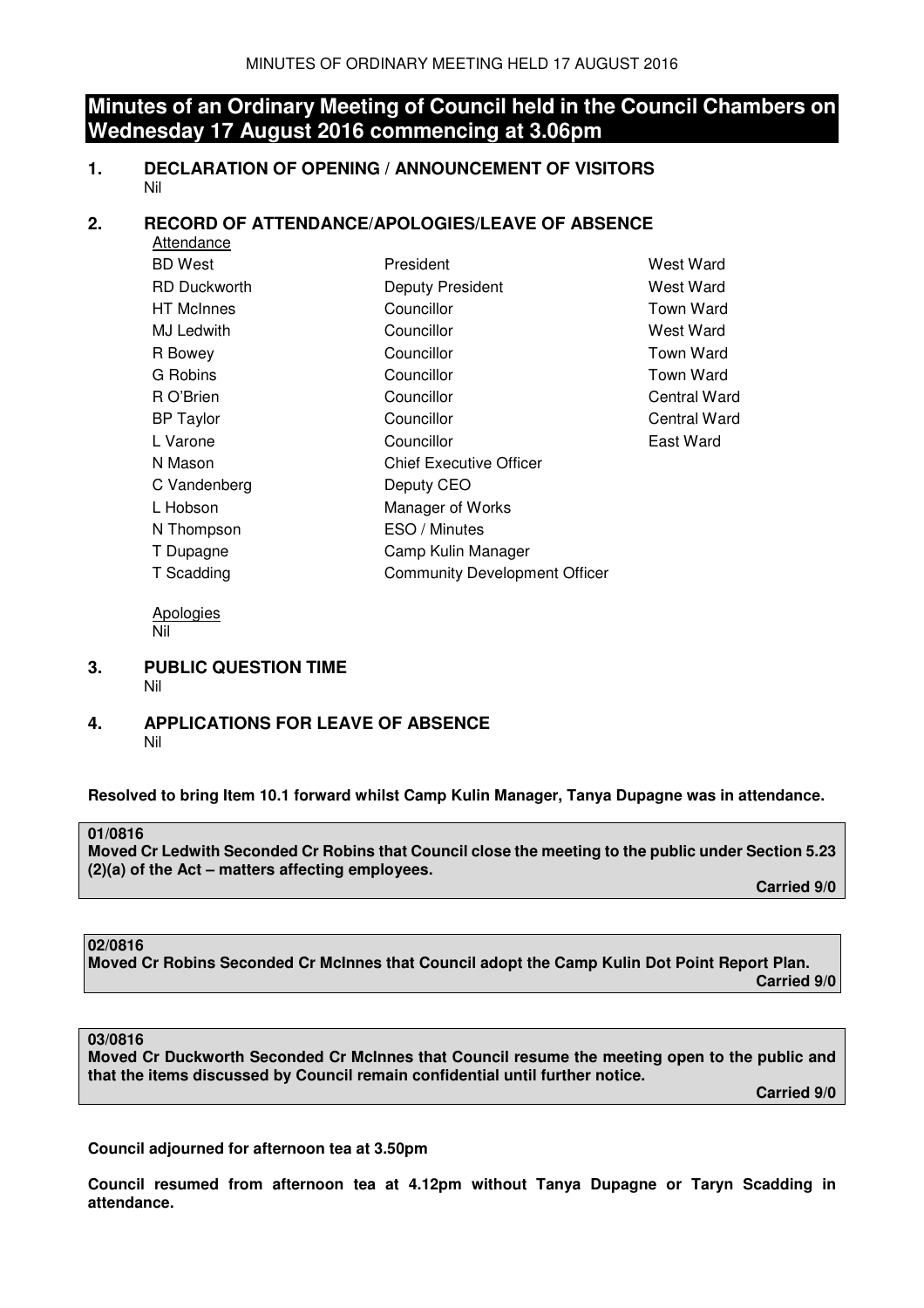### **5. CONFIRMATION OF MINUTES OF PREVIOUS MEETINGS**

Shire of Kulin Ordinary Meeting – 20 July 2016

**04/0816** 

**Moved Cr Bowey Seconded Cr O'Brien that the minutes of the Ordinary Council Meeting held on 20 July 2016 be confirmed as a true and correct record.** 

 **Carried 9/0** 

# **6 MATTERS REQUIRING COUNCIL DECISION**

### **6.1 List of Accounts – July 2016**

**RESPONSIBLE OFFICER:** DCEO **FILE REFERENCE:** 12.06 **AUTHOR:** DCEO **STRATEGIC REFERENCE/S: DISCLOSURE OF INTEREST:** Nil **SUMMARY:**  Attached are the list of accounts paid during the month of July 2016 for Council's consideration. **BACKGROUND & COMMENT:**  Nil **FINANCIAL IMPLICATIONS:**  Nil **STATUTORY AND PLANNING IMPLICATIONS:**  Nil **POLICY IMPLICATIONS:**  Nil **COMMUNITY CONSULTATION:** 

Nil **WORKFORCE IMPLICATIONS:**  Nil

### **OFFICER'S RECOMMENDATION:**

That July payments being cheque No 341 - 342 (Trust Fund), 1866 - 1868 (Bush Races), 366618 - 36633 (Municipal), EFT No's 11635 – 1174, DD5844.1 – 5844.12 (Municipal), credit card payments, creditor payments, and other vouchers from the Municipal Fund totalling \$489,869.82 be passed for payment.

### **VOTING REQUIREMENTS:**

Simple majority required.

### **05/0816**

**Moved Cr Bowey Seconded Cr O'Brien that July payments being cheque No 341 - 342 (Trust Fund), 1866 - 1868 (Bush Races), 366618 - 36633 (Municipal), EFT No's 11635 – 1174, DD5844.1 – 5844.12 (Municipal), credit card payments, creditor payments, and other vouchers from the Municipal Fund totalling \$489,869.82 be passed for payment.** 

**Carried 9/0** 

### **6.2 Financial Reports – July 2016**

**RESPONSIBLE OFFICER:** DCEO **FILE REFERENCE:** 12.01 **AUTHOR:** DCEO **STRATEGIC REFERENCE/S: DISCLOSURE OF INTEREST:** Nil

**SUMMARY:**  Attached are the financial reports for the period ending 31 July 2016.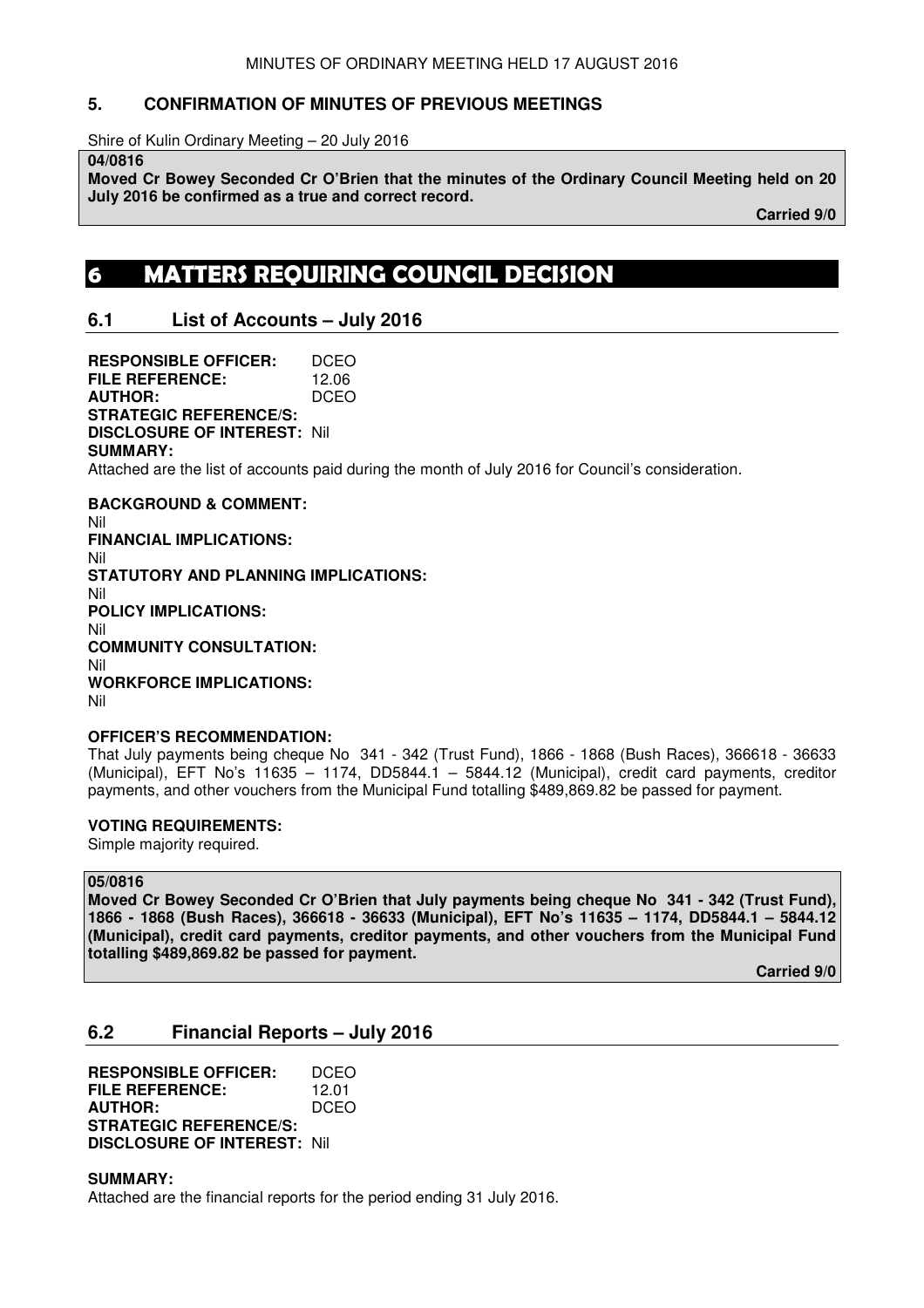### **BACKGROUND & COMMENT:**

Kulin Bush Races allocations yet to be completed, last update September 2015. Bank Reconciliations to July have been completed.

### **FINANCIAL IMPLICATIONS:**

Nil

### **STATUTORY AND PLANNING IMPLICATIONS:**

Regulation 34 of the Local Government (Financial Management) Regulations 1996 requires local governments to prepare each month a statement of financial activity reporting on the revenue and expenditure of funds for the month in question.

# **POLICY IMPLICATIONS:**

Nil **COMMUNITY CONSULTATION:**  Nil **WORKFORCE IMPLICATIONS:**  Nil

#### **OFFICER'S RECOMMENDATION:**  That Council endorse the monthly financial statements for the period ending 31 July 2016. **VOTING REQUIREMENTS:**  Simple majority required.

#### **06/0816**

**Moved Cr Duckworth Seconded Cr Robins that Council endorse the monthly financial statements for the period ending 31 July 2016.** 

**Carried 9/0** 

### **6.3 2016/2017 Budget Adoption**

| <b>NAME OF APPLICANT:</b>           | DCEO        |
|-------------------------------------|-------------|
| <b>RESPONSIBLE OFFICER:</b>         | DCEO        |
| FILE REFERENCE:                     | 12.04       |
| <b>AUTHOR:</b>                      | <b>DCEO</b> |
| <b>DISCLOSURE OF INTEREST: Nil.</b> |             |

### **SUMMARY:**

Councillors will be presented with a final draft copy of the 2016/2017 in AAS72 format at the meeting.

As part of the budget adoption and to enable rate notices to be finalised, the following needs to be endorsed:

- Rate in the \$ for GRV and UV properties (based on 4.0% increase)
- **Kallen** Minimum values for GRV and UV properties
- Discount on early payment of rates
- Interest on late payment of rates and administration charge for instalment options
- Payment options and instalment dates

### **Note: Changes to the Budget at this point would require deferment of adoption to allow changes to be incorporated.**

### **COMMENT:**

This budget incorporates a total operating expenditure in excess of \$7,500,000. This continued growth of expenditure is a result of the increase in Council activities and service provision relating to Camp Kulin, our Community Resource Centre, the local fuel facility and rural road maintenance. The major increase in capital expenditure is due to the increased demands required through growing community and infrastructure needs.

The Shire of Kulin has budgeted to receive grants in excess of \$2,000,000 to contribute towards projects within the Shire.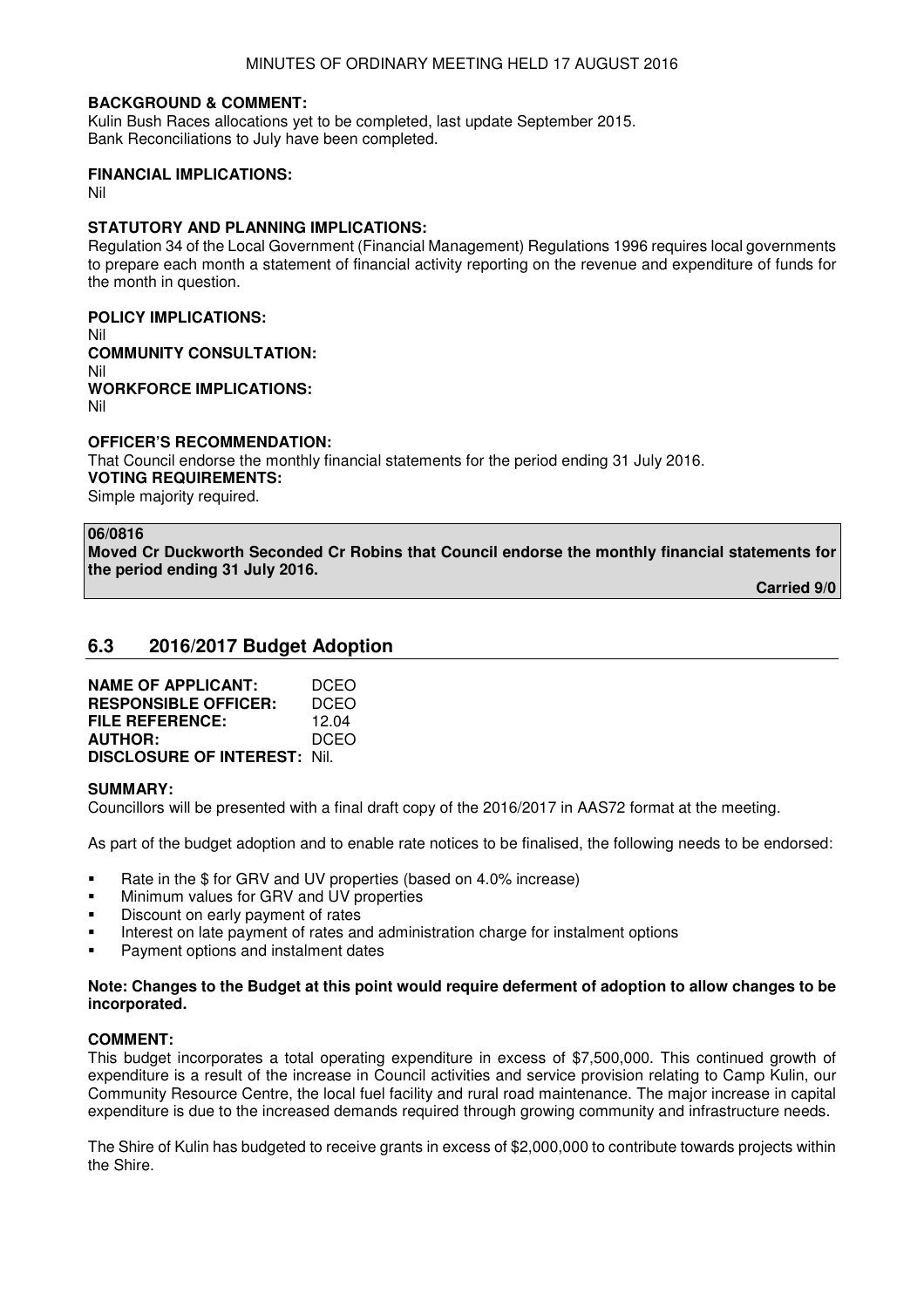- 1. Capital Projects the total budget for capital expenditure is expected to be around \$4,000,000. The Shire has included in the budget purchases of \$700,000 to increase staff housing, \$2,000,000 to expand and renew our road network \$660,000 for replacement of plant & equipment and around \$120,000 for further improvements to our water infrastructure.
- 2. Council has been able to contain the rate increase to an average of 4.0%. A 5.0% discount is offered to ratepayers who choose to pay their rates in full by the last day in September. With the increasing cost of materials, utilities, contractors and staff wages, this increase was unavoidable.
- 3. It anticipated that through this budget, Council will be able to further progress and increase facilities provided to the community and its wider users, and increase Council owned assets. These are very exciting times for the Kulin region, and the demand for increased infrastructure is very important to ensure that the region continues to prosper and develop at a rapid rate.

### **STATUTORY ENVIRONMENT:**

As per the Recommendation

### **FINANCIAL IMPLICATIONS:**

The budget sets the Council approved expenditure for the 2016/2017 financial year.

### **RECOMMENDATION:**

That Council adopt the 2016/2017 Budget in accordance with the following items:

1. As per Section 6.32 (1) of the Local Government Act 1995, Rates and Minimum Rates to be levied on all rateable property be as follows:

| Valuation                 | Rate (cents per dollar) | Minimum Rate |
|---------------------------|-------------------------|--------------|
| Residential Zoning - GRV  | 9.830                   | \$407.40     |
| Industrial Zoning - GRV   | 9.830                   | \$407.40     |
| Commercial Zoning - GRV   | 9.830                   | \$407.40     |
| Rural Zoning – UV         | 1.0726                  | \$407.40     |
| Mining Zoning - UV        | 1.0726                  | \$407.40     |
| <b>Rural Zoning - GRV</b> | 9.830                   | \$407.40     |

- 2. Section 6.35 (5) of the Local Government Act 1995 requires that the Minister for Local Government's approval be sought for the imposing of a minimum payment where the number of separately rated properties in the district on which a minimum payment is imposed is greater than 50%;
- 3. Section 6.46 of the Local Government Act allows a discount of 5.0% be allowed for payment of rates in full within 35 days of the date of issue of the rate notice;
- 4. Section 6.45 of the Local Government Act a 5.5% interest charge be levied on rates instalments, Deferred Pensioners Rates' excluded;
- 5. Section 6.45 of the Local Government Act an administration charge of \$7 be levied for the second and each of the subsequent rates instalments:
- 6. Section 6.51 of the Local Government Act an 11% interest charge be levied on all overdue rates outstanding, Deferred Pensioners' Rates excluded;
- 7. Section 6.32 (1) of the Local Government Act 1995 the Schedule of Rents, Leases and Charges as detailed in the budget document;
- 8. Section 64 (2) of the Local Government (Financial Management) Regulations 1996 that the due date for instalments be set as follows:

Two Instalment Option:

- 1<sup>st</sup> Instalment not due before 30<sup>th</sup> September 2016
- 2<sup>nd</sup> Instalment not due before 1<sup>st</sup> February 2017

Four Instalment Option

- 1<sup>st</sup> Instalment not due before 30<sup>th</sup> September 2016
- 2<sup>nd</sup> Instalment not due before 1<sup>st</sup> December 2016
- 3rd Instalment not due before 1<sup>st</sup> February 2017
- 4<sup>th</sup> Instalment not due before 1<sup>st</sup> April 2017
- 9. Section 6.19 of the Local Government Act 1995 requires a local government to give local public notice of any fees or charges it wishes to impose after adoption of the annual budget; and;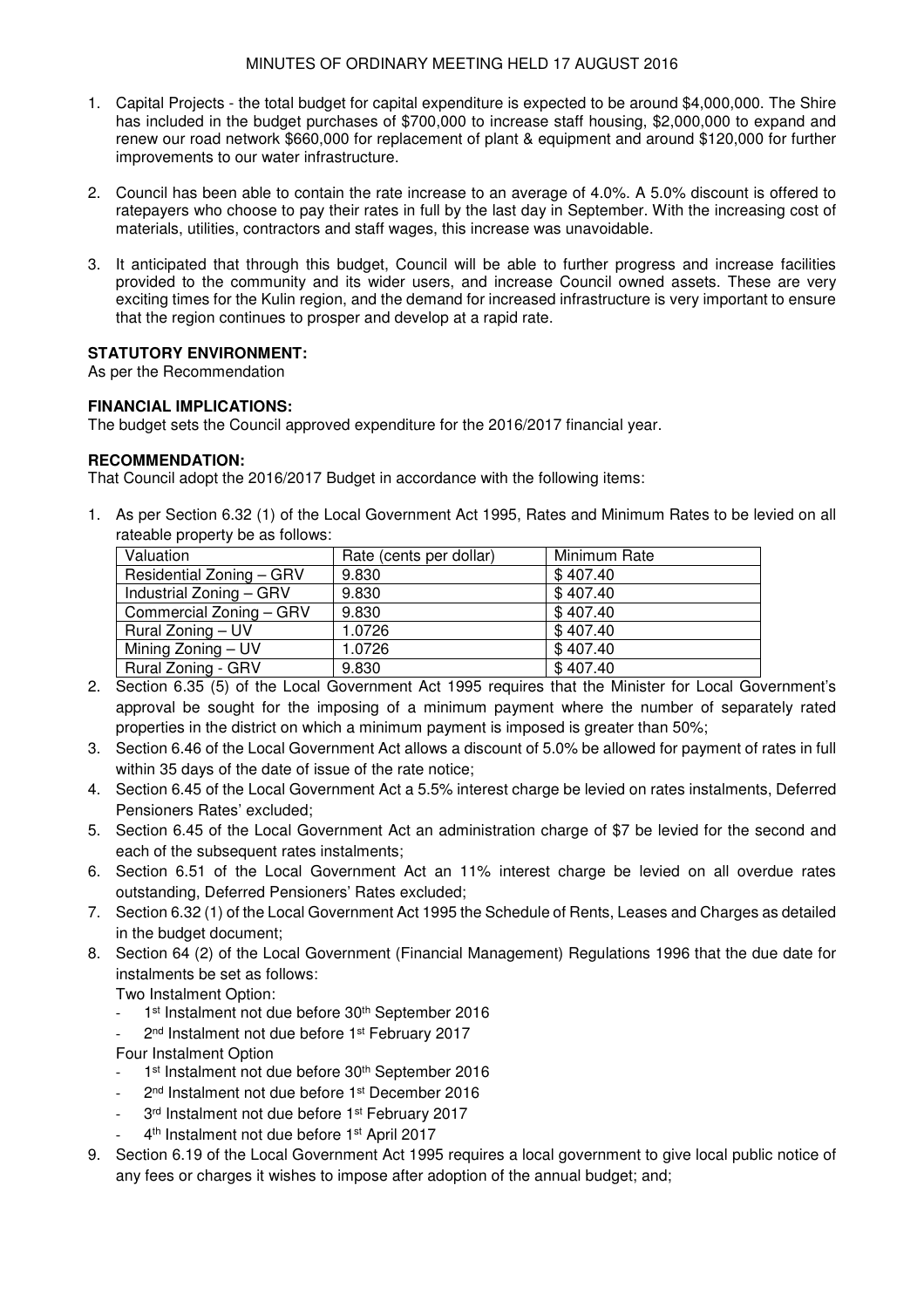10. Section 6.1 of the Local Government (Financial Management) Regulations 1996 requires that Council is required to adopt a percentage or value, to be used in statements of financial activity for reporting material variances against the adopted Budget.

### **VOTING REQUIREMENTS:**

Absolute majority required.

### **07/0816**

**Moved Cr Robins Seconded Cr McInnes that Council adopt the 2016/2017 Budget in accordance with the following items:** 

**1. As per Section 6.32 (1) of the Local Government Act 1995, Rates and Minimum Rates to be levied on all rateable property be as follows:** 

| <b>Valuation</b>                | Rate (cents per dollar) | <b>Minimum Rate</b> |
|---------------------------------|-------------------------|---------------------|
| <b>Residential Zoning - GRV</b> | 9.830                   | \$407.40            |
| <b>Industrial Zoning - GRV</b>  | 9.830                   | \$407.40            |
| <b>Commercial Zoning - GRV</b>  | 9.830                   | \$407.40            |
| <b>Rural Zoning - UV</b>        | 1.0726                  | \$407.40            |
| <b>Mining Zoning - UV</b>       | 1.0726                  | \$407.40            |
| <b>Rural Zoning - GRV</b>       | 9.830                   | \$407.40            |

- **2. Section 6.35 (5) of the Local Government Act 1995 requires that the Minister for Local Government's approval be sought for the imposing of a minimum payment where the number of separately rated properties in the district on which a minimum payment is imposed is greater than 50%;**
- **3. Section 6.46 of the Local Government Act allows a discount of 5.0% be allowed for payment of rates in full within 35 days of the date of issue of the rate notice;**
- **4. Section 6.45 of the Local Government Act a 5.5% interest charge be levied on rates instalments, Deferred Pensioners Rates' excluded;**
- **5. Section 6.45 of the Local Government Act an administration charge of \$7 be levied for the second and each of the subsequent rates instalments;**
- **6. Section 6.51 of the Local Government Act an 11% interest charge be levied on all overdue rates outstanding, Deferred Pensioners' Rates excluded;**
- **7. Section 6.32 (1) of the Local Government Act 1995 the Schedule of Rents, Leases and Charges as detailed in the budget document;**
- **8. Section 64 (2) of the Local Government (Financial Management) Regulations 1996 that the due date for instalments be set as follows:** 
	- **Two Instalment Option:**
	- 1st Instalment not due before 30th September 2016
	- **2nd Instalment not due before 1st February 2017**
	- **Four Instalment Option**
	- 1st Instalment not due before 30th September 2016
	- **2nd Instalment not due before 1st December 2016**
	- **3rd Instalment not due before 1st February 2017**
	- **4th Instalment not due before 1st April 2017**
- **9. Section 6.19 of the Local Government Act 1995 requires a local government to give local public notice of any fees or charges it wishes to impose after adoption of the annual budget; and;**
- **10. Section 6.1 of the Local Government (Financial Management) Regulations 1996 requires that Council is required to adopt a percentage or value, to be used in statements of financial activity for reporting material variances against the adopted endorse the monthly financial statements for the period ending 31 July 2016.**

**Carried 9/0**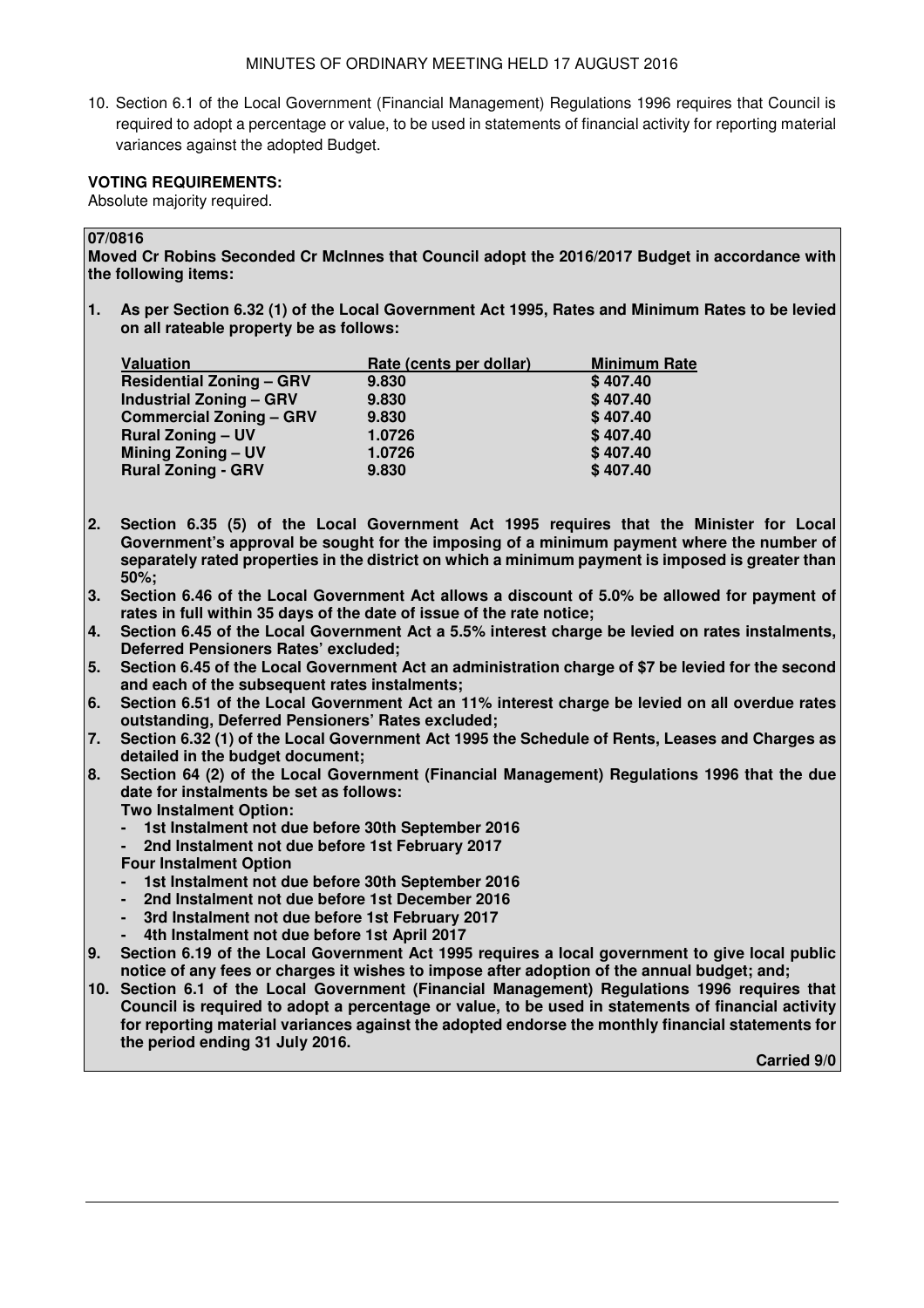### **6.4 Greening Australia – Collection of Native Seed**

**NAME OF APPLICANT:** Greening Australia **RESPONSIBLE OFFICER:** CEO<br>**FILE REFERENCE:** 11.04 **FILE REFERENCE:** 11.04<br>**AUTHOR:** CEO **AUTHOR: DISCLOSURE OF INTEREST:** Nil

### **SUMMARY:**

Greening Australia write seeking permission to collect native seed from reserves vested in the Shire of Kulin for a further 12 month period commencing 1 July 2016.

### **BACKGROUND & COMMENT:**

In the past Council has adopted the following resolution in relation to seed collection licenses:

"That Council give permission to Greening Australia to collect native seeds within reserves vested in the Shire of Kulin under the following terms and conditions:

- All persons collecting native seed are to be licensed according to the Wildlife Conservation Act 1950 and will abide by the conditions of this licence.
- Permission is for a 12 month period commencing 1 July 2016,
- Collection is to only be undertaken by Greening Australia staff members,
- Appropriate hygiene measures will be followed at all times to prevent the spread of plant disease and weeds,
- All care to be taken to avoid the disturbance of fauna habitat, and
- All care to be taken to avoid any disturbance that may lead to soil degradation.
- <sup>1</sup> 10 % of seed collected within the Shire of Kulin is to be retained by the Kulin Shire Council for the replanting of native flora areas in our region, failure to do so will see the cancellation of the licence."

Requests for seed collection are made to Council from time to time, past history shows that Council regularly agree to provide permission to groups and individuals based on the same terms and conditions above. As such Council should consider the creation of a new policy to handle future requests at an administrative level when they arise.

### **FINANCIAL IMPLICATIONS:**

Nil

### **STATUTORY AND PLANNING IMPLICATIONS:**

Town Planning Scheme No2 and associated policies.

### **POLICY IMPLICATIONS:**

As above.

**COMMUNITY CONSULTATION:** Nil **WORKFORCE IMPLICATIONS:** Nil

### **RECOMMENDATION:**

That Council agree to reissue a seed collection licence to Greening Australia for the 12 month period commencing 1 July 2016 under the normal terms and conditions as outlined above, and that a policy on Collection of Native Seeds be developed for consideration.

### **VOTING REQUIREMENTS**

Simple majority required.

### **08/0816**

**Moved Cr Duckworth Seconded Cr O'Brien that Council agree to reissue a seed collection licence to Greening Australia for the 12 month period commencing 1 July 2016 under the normal terms and conditions as outlined above, and that a policy on Collection of Native Seeds be developed for consideration.** 

**Carried 9/0**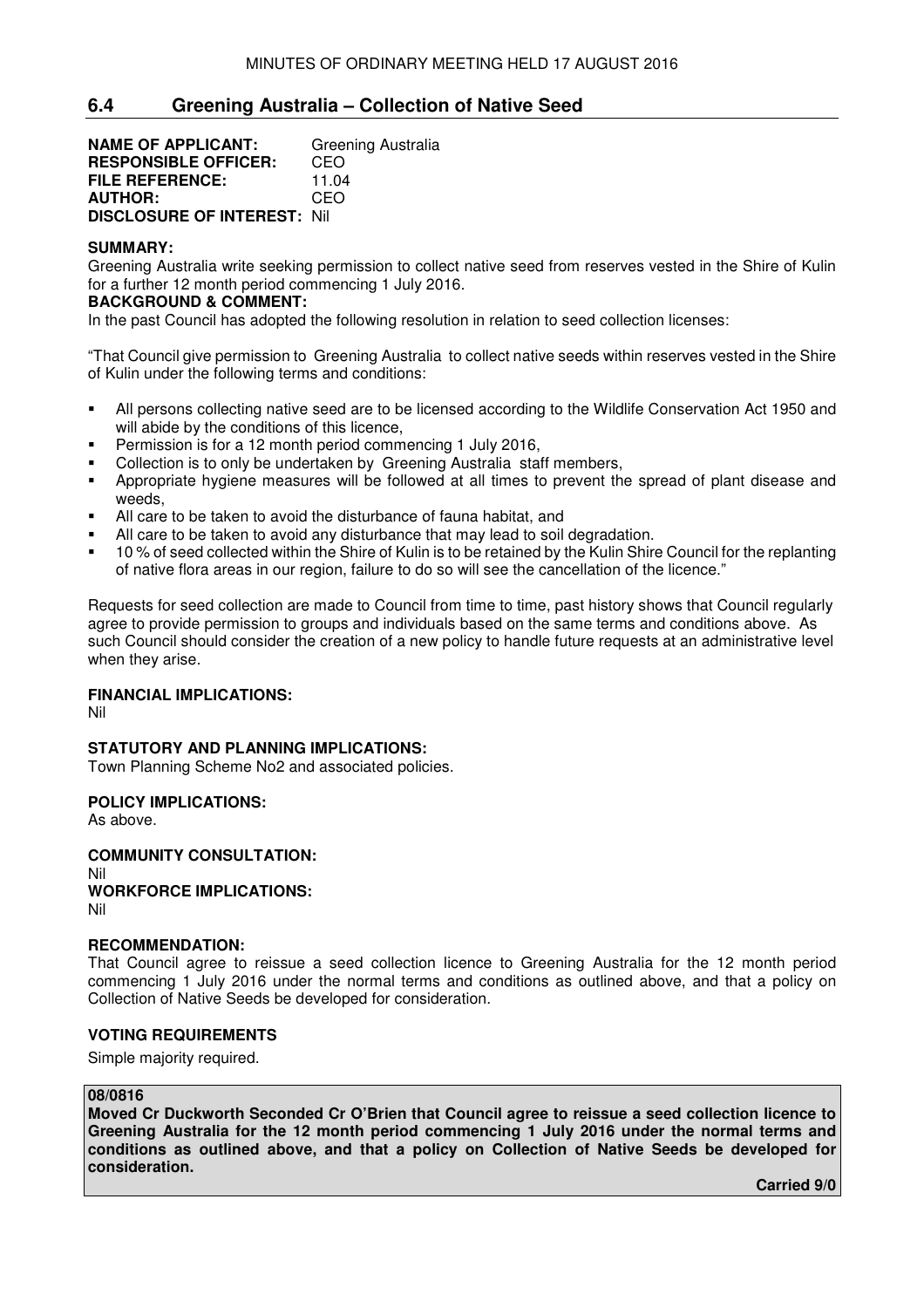### **6.5 Dudinin Roosters**

**NAME OF APPLICANT:** Mr B Powell & Mr D & Mrs T Harris of Dudinin<br>**FILE REFERENCE:** 24.06 Public Health Other 24.06 Public Health Other **STRATEGIC REFERENCE/S:** 2.1 'What we do'.<br>**AUTHOR:** Mr J Goldacre Eng **Mr J Goldacre Environmental Health Officer (EHO).** 

### **SUMMARY:**

Notwithstanding that a complaint about crowing roosters in the townsite of Dudinin has been received (an offence under the Health Local Laws 1998) an investigation by the EHO has revealed a commitment by the rooster owners to deal meritoriously with the rooster crowing to mitigate it and also a willingness by the complainant to allow a trial to do so.

### **BACKGROUND & COMMENT:**

On the 27 June 2016 the Shire of Kulin Administration received a complaint from a resident in Dudinin townsite regarding roosters crowing at the early hours of the morning. The complainant said that the crowing was a result of people in the townsite owning roosters which was understood to be not allowed.

The EHO studied the current Health Local laws 1998 and found that unless Council permission had been granted, with or without conditions the keeping of rooster/s in a townsite was an offence (*Division 4—Keeping* of Poultry and Pigeons, subclause 5.4.4 (1)). The EHO contacted the complainant on the 30 June 2016 to gather details of the rooster situation to enable an effective investigation.

From the 1 July 2016 to the present the EHO undertook the investigation of two suspected rooster owner properties within the townsite of Dudinin. One property owned by a Mr and Mrs Harris explained to the EHO that they were in possession of a rooster used for breeding a specific breed of poultry. The rooster had been on the property for around two years and had started crowing at the early hours of the morning due to another property recently themselves acquiring roosters resulting in 'crow-offs'. It was explained to the owners of the rooster that for townsites the keeping of roosters was prohibited unless Council approval was requested and granted. The owners said they would like to apply to Council to keep the rooster and the EHO encouraged them to speak to their neighbours to see if they would be amenable to such activity in light that a complaint had been received. The EHO explained a method used by Aboriginal people who keep roosters as told by the Aboriginal Elder in Wyalkatchem where during the night and early mornings the rooster is kept in a low roofed cage to prevent the stretching of the neck and has proven most effective. The owners said they would consider such a method and would make application to keep the rooster. The EHO visited the second property and spoke to a Mr B Powell who admitted to keeping two roosters but would reduce to one. The EHO explained the low roof cage method and permission, if so granted to keep roosters would be required from Council by application.

On the 18 July the Shire Officer received a request to keep a rooster as well as three letters from residents supporting the keeping of roosters by Mr & Mrs Harris and Mr B Powell within the townsite of Dudinin. On the 1 August a request to Council to keep a rooster was received from Mr B Powell. In both applications there is a commitment to construct the low roof cage to prevent crowing. On the 8 August 2016 the EHO contacted the complainant to discuss that applications had been received with a commitment to construct low roofed cages to prevent crowing at night and if a trail period to keep a minimum number of roosters could be explored by Council. The complainant was most agreeable to the trial with the low roof cage method.

In light of the commitment and proactive approach by the rooster owners in the townsite of Dudinin to prevent rooster crowing and the complainant's willingness to encourage a trial for one month permission to keep roosters, with conditions, can be explored.

### **FINANCIAL IMPLICATIONS:**

Nil.

### **STATUTORY AND TOWN PLANNING IMPLICATIONS:**

Shire of Kulin Health Local Laws 1998 Nil town planning.

### **RECOMMENDATION:**

That Council resolves to permit the keeping of one rooster only by Mr D and Mrs T Harris on Lot 48 Johnston Street Dudinin and any appurtenant premises and also to permit the keeping of one rooster only by Mr B Powell on Lot 3 and 4 Forrest Street Dudinin and any appurtenant premises with the following conditions: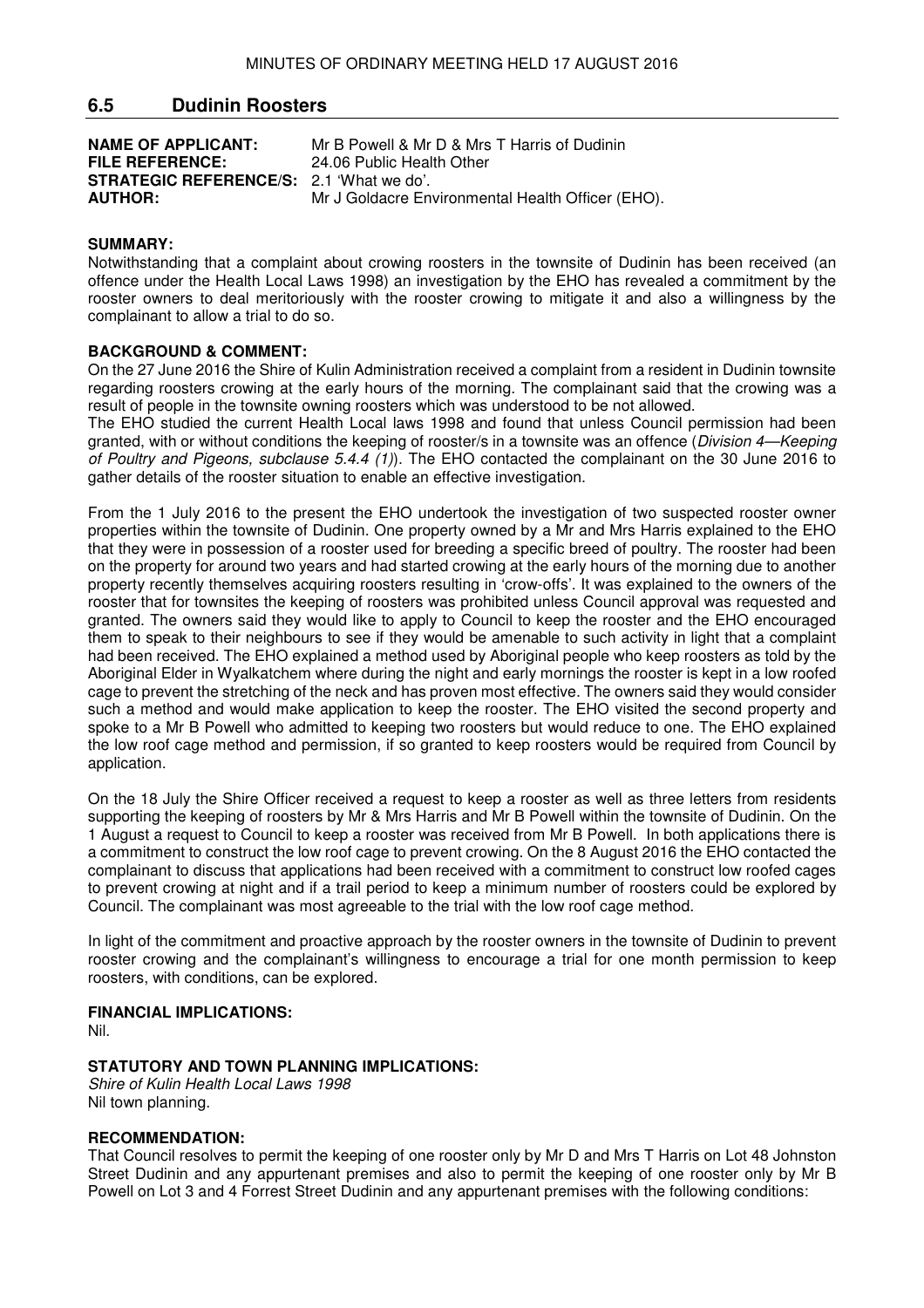### MINUTES OF ORDINARY MEETING HELD 17 AUGUST 2016

- 1. That all reasonable and practicable methods are undertaken in good faith to prevent and/or restrict the crowing of the roosters so as not to cause complaints of rooster crowing;
- 2. That the permission to keep a rooster is for an approved trial period of four weeks only from the date of receipt of the letter to the owners giving such permission to keep one rooster; and
- 3. Should Council be informed within the four week trial period that the keeping of the approved rooster by Mr D and Mrs T Harris on Lot 48 Johnston Street Dudinin and any appurtenant premises and/or the keeping of the approved one rooster only by Mr B Powell of Lot 3 and 4 Forrest Street Dudinin and any appurtenant premises is deemed to be causing a nuisance or is injurious, offensive or dangerous to health the approval will be rescinded.

And that the keeping of roosters by Mr D and Mrs T Harris on Lot 48 Johnston Street Dudinin and any appurtenant premises and Mr B Powell of Lot 3 and 4 Forrest Street Dudinin and any appurtenant premises is to be brought back to Council after the trial period to determine if the approval to keep roosters is to be continued with or without conditions or rescinded.

### **VOTING REQUIREMENTS:**

Simple majority required.

### **09/0816**

**Moved Cr Bowey Seconded Cr Varone that Council resolves to permit the keeping of one rooster only by Mr D and Mrs T Harris on Lot 48 Johnston Street Dudinin and any appurtenant premises and also to permit the keeping of one rooster only by Mr B Powell on Lot 3 and 4 Forrest Street Dudinin and any appurtenant premises with the following conditions:**

- **1. That all reasonable and practicable methods are undertaken in good faith to prevent and/or restrict the crowing of the roosters so as not to cause complaints of rooster crowing;**
- **2. That the permission to keep a rooster is for an approved trial period of four weeks only from the date of receipt of the letter to the owners giving such permission to keep one rooster; and**
- **3. Should Council be informed within the four week trial period that the keeping of the approved rooster by Mr D and Mrs T Harris on Lot 48 Johnston Street Dudinin and any appurtenant premises and/or the keeping of the approved one rooster only by Mr B Powell of Lot 3 and 4 Forrest Street Dudinin and any appurtenant premises is deemed to be causing a nuisance or is injurious, offensive or dangerous to health the approval will be rescinded.**

**And that the keeping of roosters by Mr D and Mrs T Harris on Lot 48 Johnston Street Dudinin and any appurtenant premises and Mr B Powell of Lot 3 and 4 Forrest Street Dudinin and any appurtenant premises is to be brought back to Council after the trial period to determine if the approval to keep roosters is to be continued with or without conditions or rescinded.** 

**Carried 9/0** 

# **7 COMPLIANCE**

Nil

# **8. ELECTED MEMBERS MOTIONS OF WHICH PREVIOUS NOTICE HAS BEEN GIVEN**

Nil

# **9. NEW BUSINESS OF AN URGENT NATURE INTRODUCED BY DECISION OF MEETING**

Nil

**DCEO Cassi Dee Vandenberg left the Council Chambers at 4.45pm.**